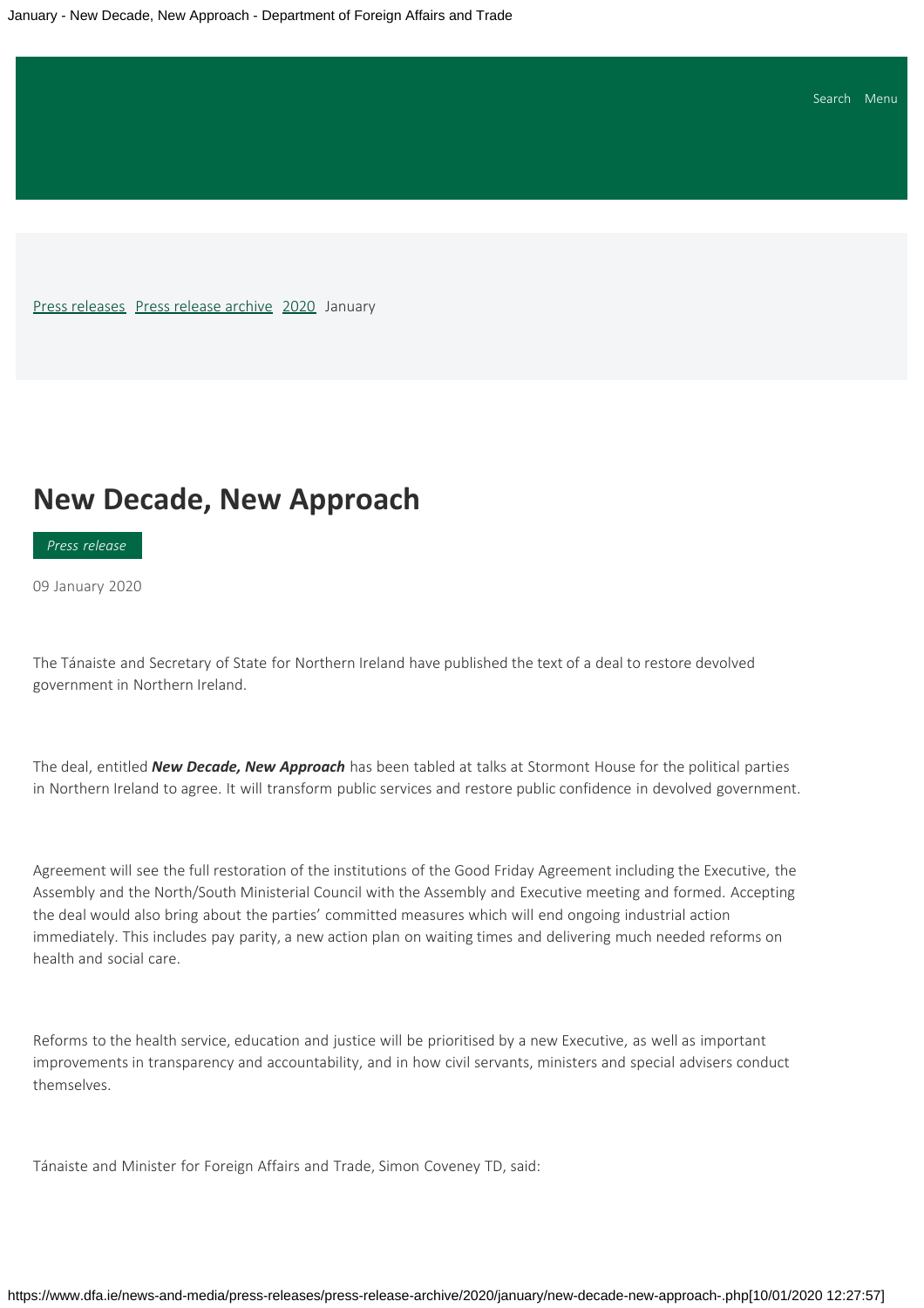#### January - New Decade, New Approach - Department of Foreign Affairs and Trade

*"The Governments are today putting a proposed agreement to all the parties. This is based on the extensive discussions and collective work undertaken by the parties since May last year, following the awful murder of Lyra McKee. The Governments believe that it represents a fair and balanced package. There is no need, and no public patience, for more process and more discussions. It is time for political leadership and a collective commitment to making politics work for people"*

Rt Hon Julian Smith MP, Secretary of State for Northern Ireland said:

*"I have written to the Speaker asking him to call the Assembly on Friday to enable the restoration of the Executive. This is a moment of truth for the Good Friday Agreement. It is a fair and balanced deal that will ensure key decisions about peoples' lives can be made. It immediately ends the health strike, focuses on reforms to health and social care, ensures more sustainable institutions, better politics and greater transparency and a new framework on culture and language. I urge the parties to come together and get Stormont back up and running. It is entirely within their gift."*

#### Full text of **[New Decade, New Approach](https://www.dfa.ie/media/dfa/newsmedia/pressrelease/New-Decade-New-Approach.pdf)**

The key elements of the draft agreement are:

#### **Transforming Public Services and Investing in the Economy**

- This deal focuses on delivering what matters to citizens in Northern Ireland: better public services, a stronger economy and a fairer society.
- A new Executive will address problems in the health service, reform the education and justice systems, grow the economy, promote opportunity and tackle deprivation.

#### **Better Politics and Sustainable Institutions**

- This deal is about making sure Northern Ireland never goes three years without an Executive again.
- The deal is also about giving the public and the parties confidence in politics and in the sustainability of the institutions. This deal is not just an Executive for its own sake - it offers real reform.
- There are important improvements in how civil servants, special advisers and ministers should conduct themselves to provide more transparent and accountable government in the wake of the RHI issue. This means better use of taxpayers' money and better delivery of the services and policies that shape people's lives.
- There will be more time in the event a First or deputy First Minister resigns to appoint a replacement before an election is required. And significantly more time after an election to form an Executive.
- Ministers will be able to remain in post, while an Executive is formed, and Assembly committees will continue to be able to scrutinise the work of the Executive.

### **Language and Identity**

- The deal offers a new cultural framework that will include a new Office for Identity and Cultural Expression to promote cultural diversity and inclusion across all identities and cultures alongside a Commissioner to protect and enhance the Irish language and a further Commissioner to develop the language, arts and literature associated with the Ulster Scots / Ulster British tradition in Northern Ireland.
- This will be made law through an integrated package of legislation that will establish new parts of the Northern Ireland Act.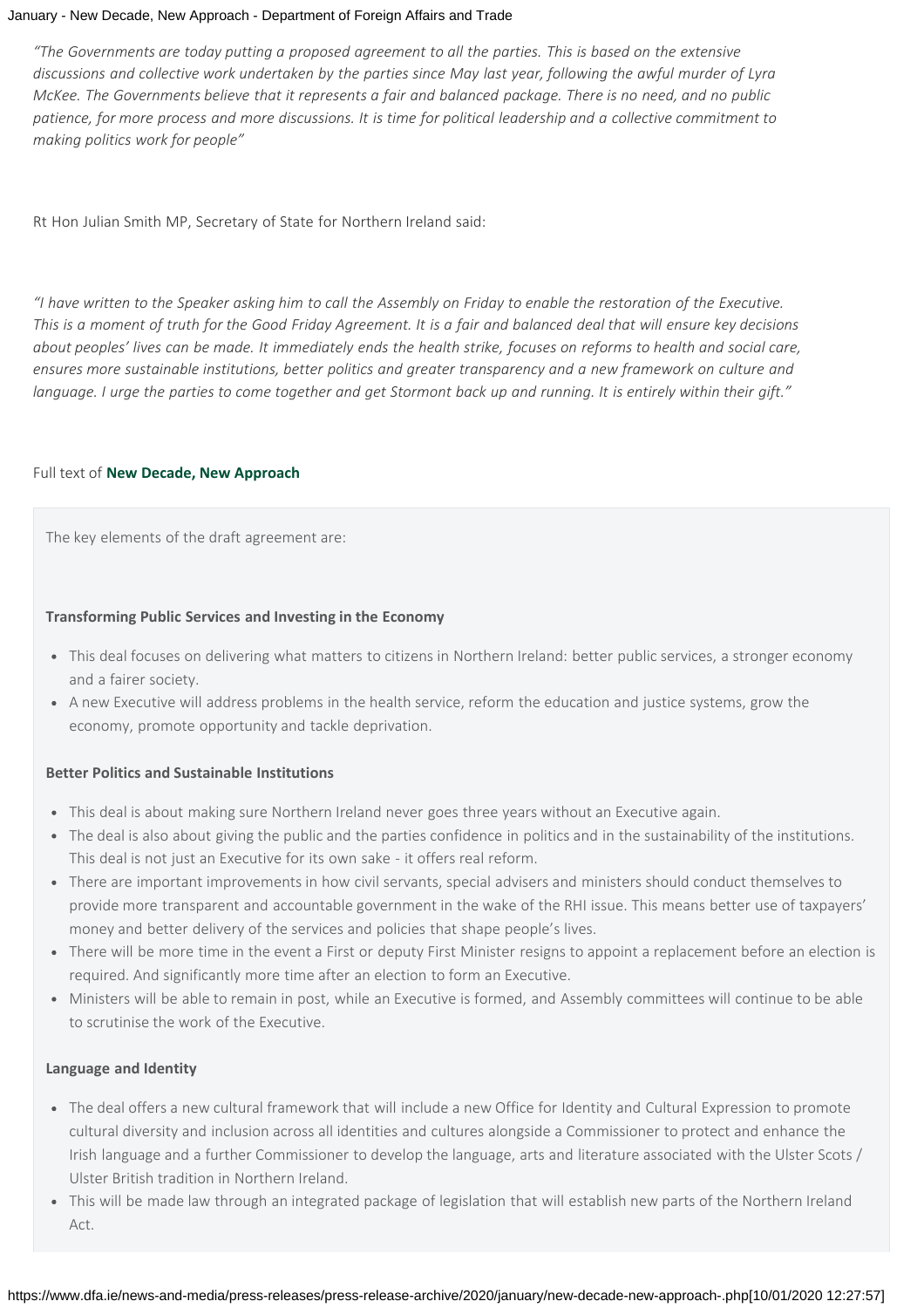#### **Petition of Concern**

There will be meaningful reform of the petition of concern bringing it closer to its original role, as conceived of the Good Friday Agreement and as a means of building consensus. It will not be a veto for any one party.

| **[Next Item](https://www.dfa.ie/news-and-media/press-releases/press-release-archive/2020/january/statement-by-ireland-on-developments-in-iran--iraq.php) »**

# **Related**

# **[Diplomats & Peacekeepers visit 80 schools around the country as part of Global Ireland](https://www.dfa.ie/news-and-media/press-releases/press-release-archive/2020/january/-diplomats--peacekeepers-visit-80-schools-around-the-country-as-part-of-global-ireland-programme.php) [programme](https://www.dfa.ie/news-and-media/press-releases/press-release-archive/2020/january/-diplomats--peacekeepers-visit-80-schools-around-the-country-as-part-of-global-ireland-programme.php)**

*Press release*

09 January 2020

### **[Ireland condemns the recent attacks on the US Embassy in Baghdad](https://www.dfa.ie/news-and-media/press-releases/press-release-archive/2020/january/ireland-condemns-the-recent-attacks-on-the-us-embassy-in-baghdad.php)**

*News*

02 January 2020

### **[2019 saw 1,700 cases of Irish citizens requesting consular assistance abroad](https://www.dfa.ie/news-and-media/press-releases/press-release-archive/2020/january/2019-saw-1700-cases-of-irish-citizens-requesting-consular-assistance-abroad-.php)**

*Press release*

01 January 2020

### **Recent news**

### **[New Decade, New Approach](#page-0-0)**

*Press release*

09 January 2020

**[A New Decade, A New Approach](#page-0-0)**

# **[Diplomats & Peacekeepers visit 80 schools around the country as part of Global Ireland](https://www.dfa.ie/news-and-media/press-releases/press-release-archive/2020/january/-diplomats--peacekeepers-visit-80-schools-around-the-country-as-part-of-global-ireland-programme.php)**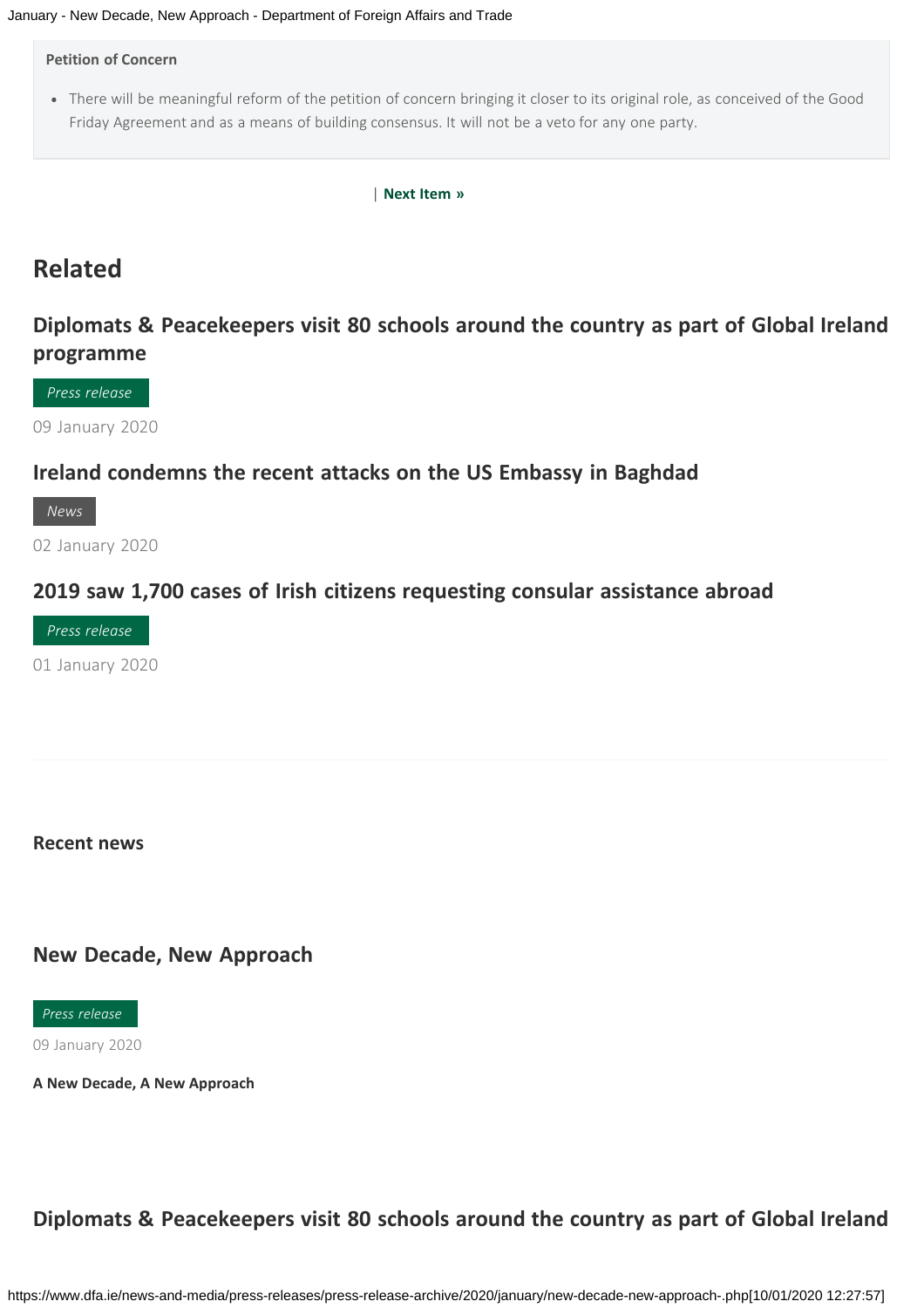January - New Decade, New Approach - Department of Foreign Affairs and Trade

### **[programme](https://www.dfa.ie/news-and-media/press-releases/press-release-archive/2020/january/-diplomats--peacekeepers-visit-80-schools-around-the-country-as-part-of-global-ireland-programme.php)**



**[Diplomats and Peacekeepers visit 80 secondary schools around the country as part of the Global Ireland Schools programme](https://www.dfa.ie/news-and-media/press-releases/press-release-archive/2020/january/-diplomats--peacekeepers-visit-80-schools-around-the-country-as-part-of-global-ireland-programme.php)**

## **[Statement by Ireland on developments in Iran & Iraq](https://www.dfa.ie/news-and-media/press-releases/press-release-archive/2020/january/statement-by-ireland-on-developments-in-iran--iraq.php)**



08 January 2020

**[Ireland joins EU partners in calling on all concerned to de-escalate, and in condemning the missile attacks overnight which](https://www.dfa.ie/news-and-media/press-releases/press-release-archive/2020/january/statement-by-ireland-on-developments-in-iran--iraq.php) [targeted those involved in the fight against ISIS](https://www.dfa.ie/news-and-media/press-releases/press-release-archive/2020/january/statement-by-ireland-on-developments-in-iran--iraq.php)**

## **[MoS McEntee addresses Ireland's diplomats on challenges & opportunities in 2020](https://www.dfa.ie/news-and-media/press-releases/press-release-archive/2020/january/mos-mcentee-addresses-irelands-diplomats-on-challenges--opportunities-in-2020.php)**



06 January 2020

**[Ireland's Ambassadors, Permanent Representatives, and Consuls General from over 90 missions gathered today to examine](https://www.dfa.ie/news-and-media/press-releases/press-release-archive/2020/january/mos-mcentee-addresses-irelands-diplomats-on-challenges--opportunities-in-2020.php) [significant shifts in the geopolitical landscape as part of the Heads of Missions Conference 2020.](https://www.dfa.ie/news-and-media/press-releases/press-release-archive/2020/january/mos-mcentee-addresses-irelands-diplomats-on-challenges--opportunities-in-2020.php)**

## **[Ireland condemns the recent attacks on the US Embassy in Baghdad](https://www.dfa.ie/news-and-media/press-releases/press-release-archive/2020/january/ireland-condemns-the-recent-attacks-on-the-us-embassy-in-baghdad.php)**

*News*

02 January 2020

**[Ireland condemns the recent attacks on the US Embassy in Baghdad](https://www.dfa.ie/news-and-media/press-releases/press-release-archive/2020/january/ireland-condemns-the-recent-attacks-on-the-us-embassy-in-baghdad.php)**

## **[2019 saw 1,700 cases of Irish citizens requesting consular assistance abroad](https://www.dfa.ie/news-and-media/press-releases/press-release-archive/2020/january/2019-saw-1700-cases-of-irish-citizens-requesting-consular-assistance-abroad-.php)**

*Press release*